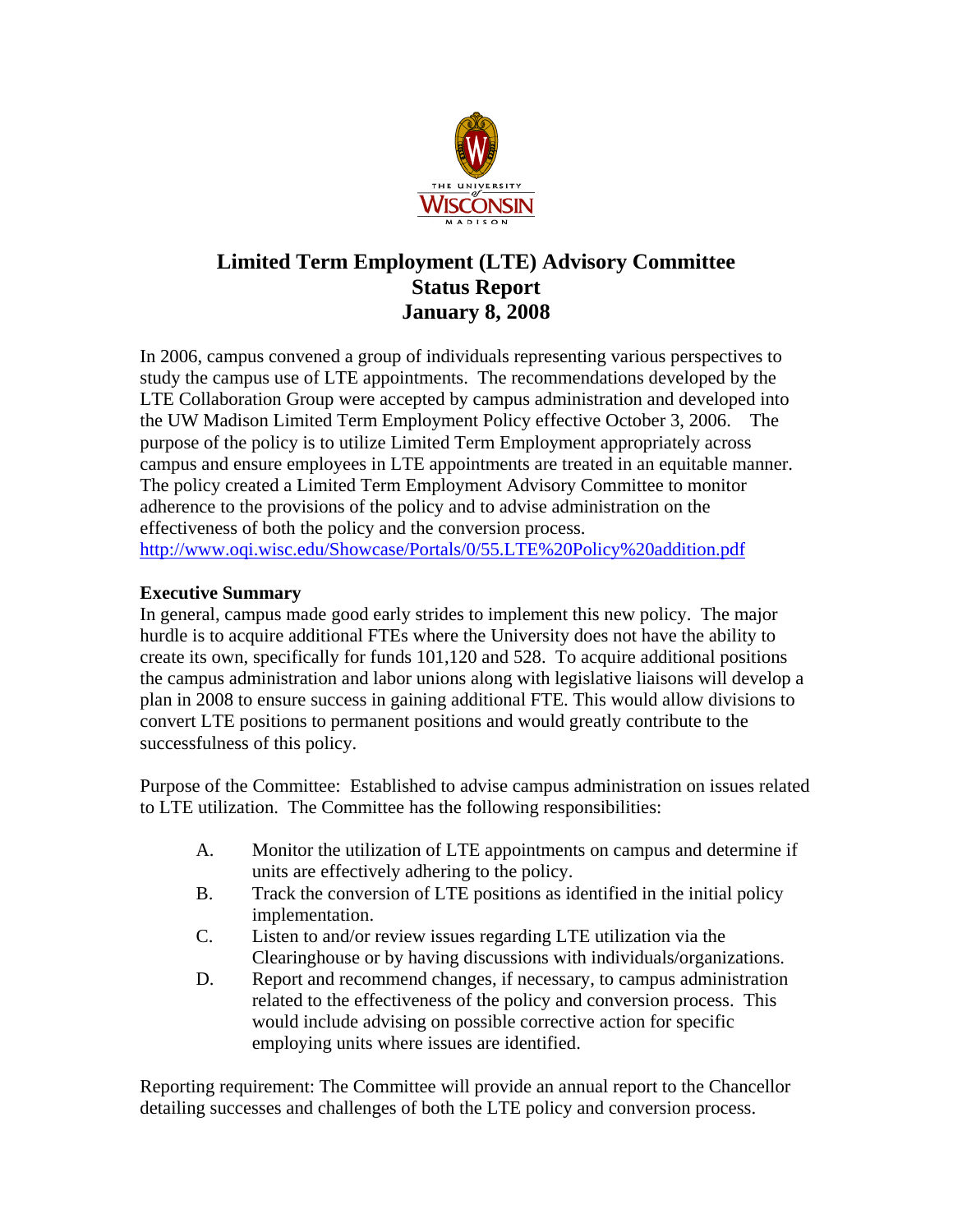Membership: The Committee includes representatives from a variety of stakeholder groups including labor unions, individuals in LTE positions, governance groups, human resources representatives, other employment group staff and campus administration. Representative from Classified Human Resources (CHR) serve as ex officio members.

| <b>Member Organizations</b>           | <b>Individual Selected</b> |                                 |
|---------------------------------------|----------------------------|---------------------------------|
| <b>Academic Staff Executive</b>       | Marcia Jezwinski           |                                 |
| Committee (ASEC)                      |                            |                                 |
| AFT-Wisconsin                         | Michael Genthe             |                                 |
| <b>Associated Students of Madison</b> | <b>Ashok Kumar</b>         |                                 |
| (ASM)                                 |                            |                                 |
| <b>Council for Non-represented</b>    | Mary Beth Ellis            |                                 |
| <b>Classified Staff (CNCS)</b>        |                            |                                 |
| <b>Employee in Limited Term</b>       | <b>Amy Sawyers</b>         |                                 |
| Employment                            |                            |                                 |
| University Committee (UC)             | Larry Kahan                |                                 |
| <b>UW Human Resources Manager</b>     | <b>Nancy Graff Schultz</b> |                                 |
| <b>UW Human Resources Manager</b>     | Kay Schoenherr             |                                 |
| <b>UW</b> Management                  | <b>Hank Walter</b>         |                                 |
| <b>UW</b> Management                  | Dorothy Steele             |                                 |
| <b>WSEU Local 171</b>                 | Mike Imbrogno              |                                 |
| <b>WSEU Local 2412</b>                | Mary Czynszak-Lyne         |                                 |
|                                       |                            |                                 |
| <b>Classified Human Resources-Ex</b>  | Dan Kneisler               | Data Manager                    |
| Officio (CHR)                         | <b>Mark Walters</b>        | Director                        |
| The following provided support        |                            |                                 |
| services to the Committee:            |                            |                                 |
| Office of Quality Improvement         | Darin Harris               | Facilitator for initial         |
|                                       |                            | meetings                        |
| <b>Cultural Linguistic Services</b>   | <b>Adin Palau</b>          | <b>Spanish Translator</b>       |
|                                       | Jzong Thao                 | <b>Hmong Translator</b>         |
| <b>Classified Human Resources</b>     | Linda Kirner               | <b>LTE</b> Education            |
| <b>Employee Assistance Office</b>     | Christine Willard-         | <b>LTE Clearinghouse Intake</b> |
|                                       | Waldo                      |                                 |

| Meeting Schedule:           | Monthly $(2nd Thursday 12:30 – 2:00 PM)$                 |
|-----------------------------|----------------------------------------------------------|
| <b>Operating Framework:</b> | The Committee is governed by the Open Meetings Law.      |
|                             | Meetings are announced in Wisconsin Week. A period for   |
|                             | public comment is included on each agenda. Decisions are |
|                             | made by consensus.                                       |
| Convenor:                   | Nancy Graff Schultz                                      |
| Recorder:                   | Dorothy Steele                                           |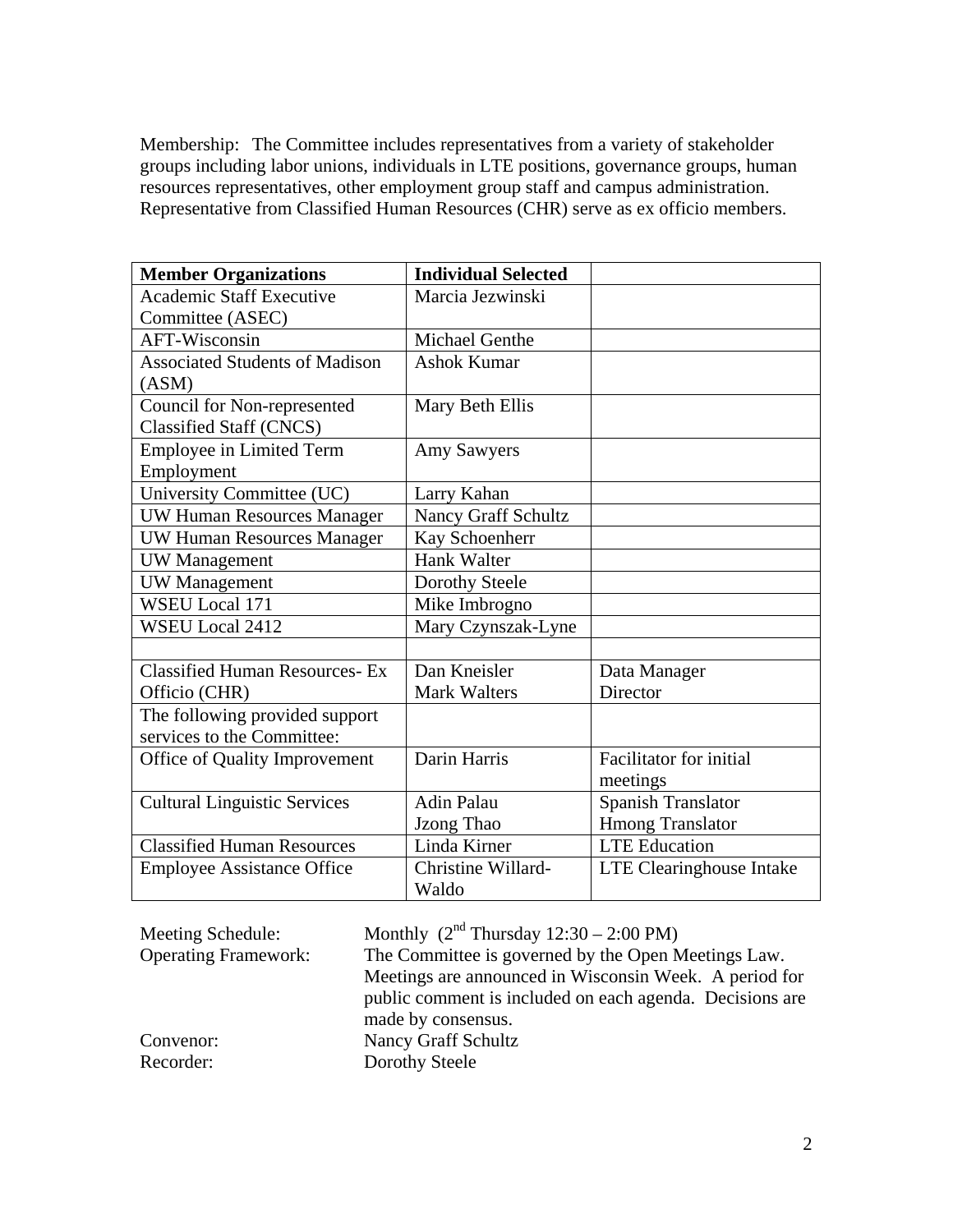#### **Focus for 2007 for LTE Advisory Committee**

- o Review LTE Policy; create shared understanding with all Committee members.
- o Determine Committee operating framework, roles/responsibilities.
- o Review baseline data collected in October 2006. Review to determine what data will be most useful in tracking progress and how to best represent the data. Detailed review will determine if data accurately reflects the current use and categorization of LTE appointments.
- o Determine additional data needs.
- o Verify and confirm accuracy of data.
- o Support development of training for LTEs seeking full time appointments**.**

## **Accomplishments of LTE Advisory Committee and Campus Units:**

- o Of the 441 positions identified for planned conversions, a total of 38 positions were converted as of October 16, 2007 for a total of 27.7 FTE. Of the 441 positions identified for conversion, UW-Madison has the ability to create/allocate FTE for only 121 of these positions.
- o The number of LTE positions identified for LTE conversion dropped from 441 on September 30, 2006 to 366 on September 29, 2007. The number of irregular positions dropped from 1,029 to 982 over the same time period. There was a slight increase in seasonal from 312 to 319. One suggested explanation for the changes is that the committee met with various units and now there is a more consistent application of the definitions of seasonal and irregular employment categories.
- o The total number of LTEs has decreased from 1,782 on September 30, 2006 to 1,667 on September 29, 2007.
- o As of September 29, 2007, 1613 LTEs were at or above the living wage of \$10.58. An additional 54 LTEs remain below the living wage because the policy allows for exceptions for employees with special needs and retirees.
- o The Committee reviewed the LTE Policy, sharing the history and thinking of the LTE Collaboration Group with those who had not served on the previous committee. This created a shared understanding of the intent of the policy, and the associated definitions and processes. Committee structure, operating framework and roles and responsibilities of the members were determined.
- o The Committee spent a significant amount of time reviewing and discussing the data. A variety of charts were created and reviewed as the Committee worked to determine which data is needed to properly monitor application of the LTE policy. The review and verification of the data was necessary to create an accurate baseline. Future progress in conversion of LTE positions and in application of the living wage will be measured against this baseline.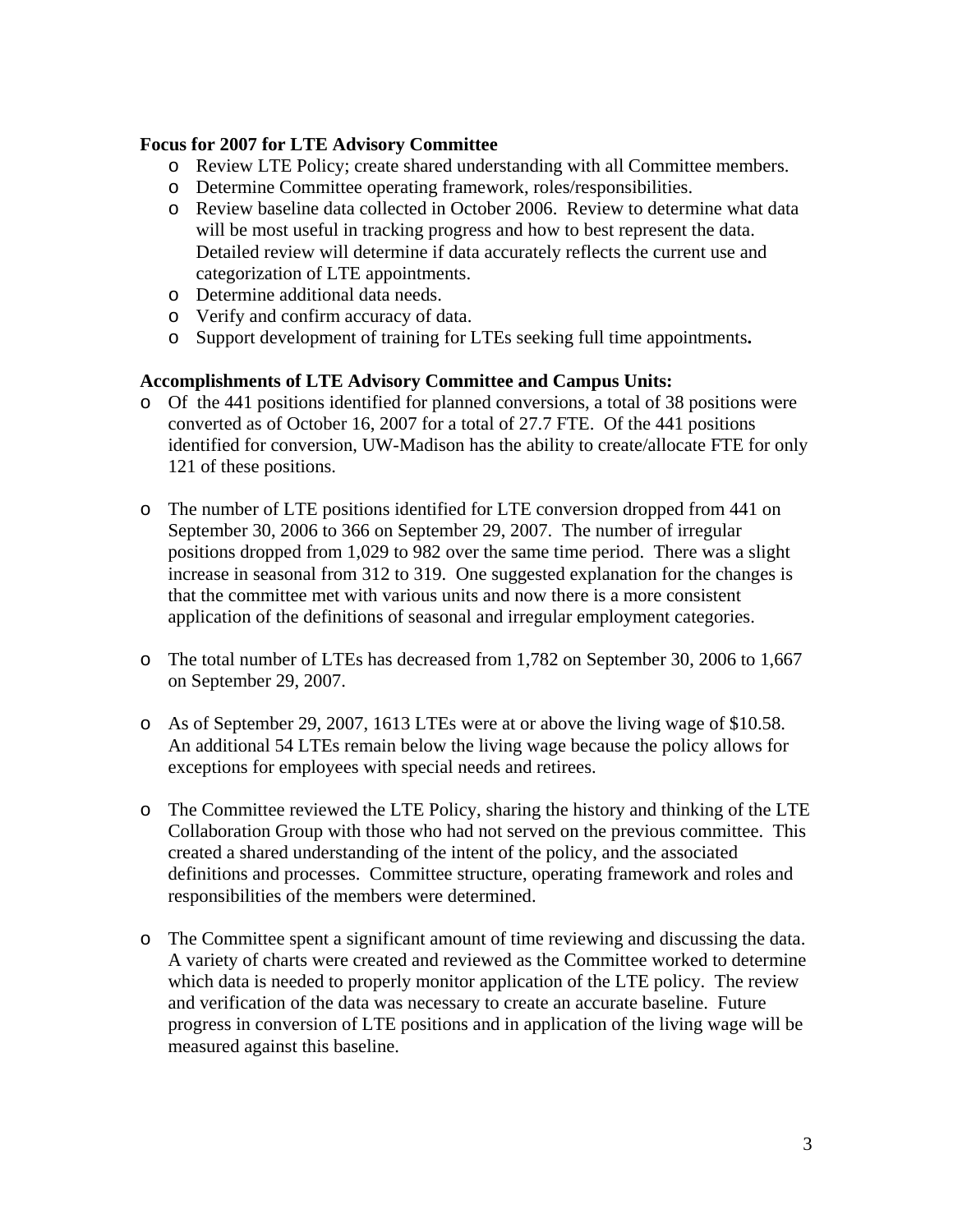- o The Committee worked with Classified Human Resources and Cultural Linguistic Services to develop an LTE employment packet and provide training sessions on how to apply for a permanent state job. Brochure materials were developed in English, Hmong and Spanish. Nine training sessions were scheduled, with three of those cancelled due to lack of registrations. One Spanish language session was conducted. Fifty six LTEs participated in the sessions.
- o The LTE Clearinghouse was established in October 2006. The report indicates that the Clearinghouse received a total of 10 calls from October 2006 through August 2007 with six of those calls occurring in October 2006. Calls were referred to the appropriate university office for resolution. Continuing outreach methods will be employed to ensure LTEs are aware of the LTE Clearinghouse.
- o Added modifications to the Classified Human Resources Information System (CHRIS) – Added fields for LTE justification and monitoring. New LTE appointments must be identified as irregular, seasonal, conversion or other.
- o Committee members met with six units who employ large numbers of LTEs. The purpose of these meetings was to engage units in dialogue to create a shared understanding of the policy and its application. These meetings also clarified definitions of LTE categories and ensured consistency in the reporting and collection of data. This resulted in the agreed upon baseline of LTE positions for monitoring progress.
- o Represented the LTE Collaboration Group and the Advisory Committee at the 2007 Showcase. The work of the Collaboration Group was awarded the Vice Chancellor for Administration Best Practices Award at the March 27, 2007 Showcase. http://www.oqi.wisc.edu/Showcase/Portals/0/55.LTE%20Policy.pdf
- o Explored the possibility of waiving Wisconsin State Employees Union (WSEU) transfer language to facilitate hiring of LTEs into permanent positions. WSEU does not currently support this proposal but would participate in further discussion about it.

 In conclusion, the major work of the Committee for the first year was to review and establish a baseline and setup the operating framework. At this point, the Advisory Committee feels it is too early to make recommendations of the effectiveness of this policy and the conversion process. We will continue to aggressively monitor conversions in the upcoming year. The Committee feels strongly that the most critical issue for the success of this program is to obtain additional FTEs from the Legislature so conversion to permanent positions can be accomplished within the next 10 years.